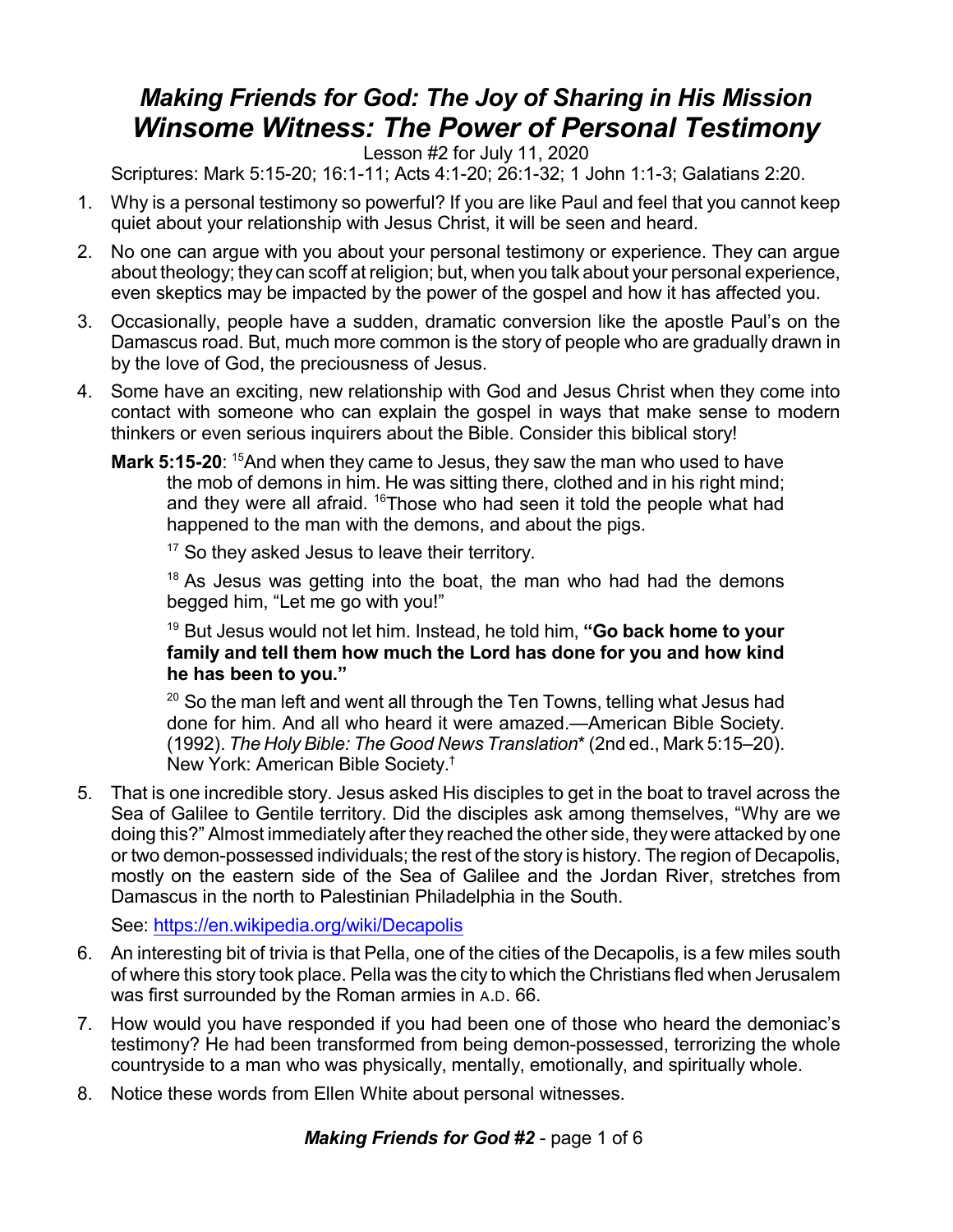**As witnesses for Christ, we are to tell what we know, what we ourselves have seen and heard and felt. If we have been following Jesus step by step, we shall have something right to the point to tell concerning the way in which He has led us. We can tell how we have tested His promise, and found the promise true. We can bear witness to what we have known of the grace of Christ. This is the witness for which our Lord calls, and for want of which the world is perishing.**—Ellen G. White, *The Desire of Ages*\* 340.1. †

9. This former demoniac (and Matthew 8:28-34 suggests he probably had a companion ) was the first Gentile missionary! Would we have chosen him? There are two very important things to know about this story that few know. These two men had an enormous impact on that mostly Gentile area, as Ellen White explains:

> Though the people of Gergesa had not received Jesus, He did not leave them to the darkness they had chosen. When they bade Him depart from them, they had not heard His words. **They were ignorant of that which they were rejecting. Therefore He again sent the light to them, and by those to whom they would not refuse to listen.**

> In causing the destruction of the swine, it was Satan's purpose to turn the people away from the Saviour, and prevent the preaching of the gospel in that region. But this very occurrence roused the whole country as nothing else could have done, and directed attention to Christ. **Though the Saviour Himself departed, the men whom He had healed remained as witnesses to His power.** Those who had been mediums of the prince of darkness became channels of light, messengers of the Son of God. Men marveled as they listened to the wondrous news. A door was opened to the gospel throughout that region. **When Jesus returned to Decapolis, the people flocked about Him, and for three days, not merely the inhabitants of one town, but thousands from all the surrounding region, heard the message of salvation. [See Matthew 15:38 and Mark 8:9 regarding the feeding of the 4000 to whom the demoniac(s) had witnessed.] Even the power of demons is under the control of our Saviour, and the working of evil is overruled for good.**—Ellen G. White, *The Desire of Ages*\* 340.2-3. †‡

> **But the purposes of Christ were not thwarted. He allowed the evil spirits to destroy the herd of swine as a rebuke to those Jews who were raising these unclean beasts for the sake of gain. Had not Christ restrained the demons, they would have plunged into the sea, not only the swine, but also their keepers and owners. The preservation of both the keepers and the owners was due alone to His power, mercifully exercised for their deliverance. Furthermore, this event was permitted to take place that the disciples might witness the cruel power of Satan upon both man and beast.**—Ellen G. White, *The Great Controversy*\* 515.1. †

- 10. What event do you look back on as the point at which you became a true follower of Jesus? Did you have an unusual conversion story?
- 11. Try to imagine yourself among the faithful followers of Jesus on crucifixion weekend. Scared to death about what might happen next and weeping uncontrollably, they had no idea what was coming. On that Sabbath, all they could think about was that bruised, scarred, bleeding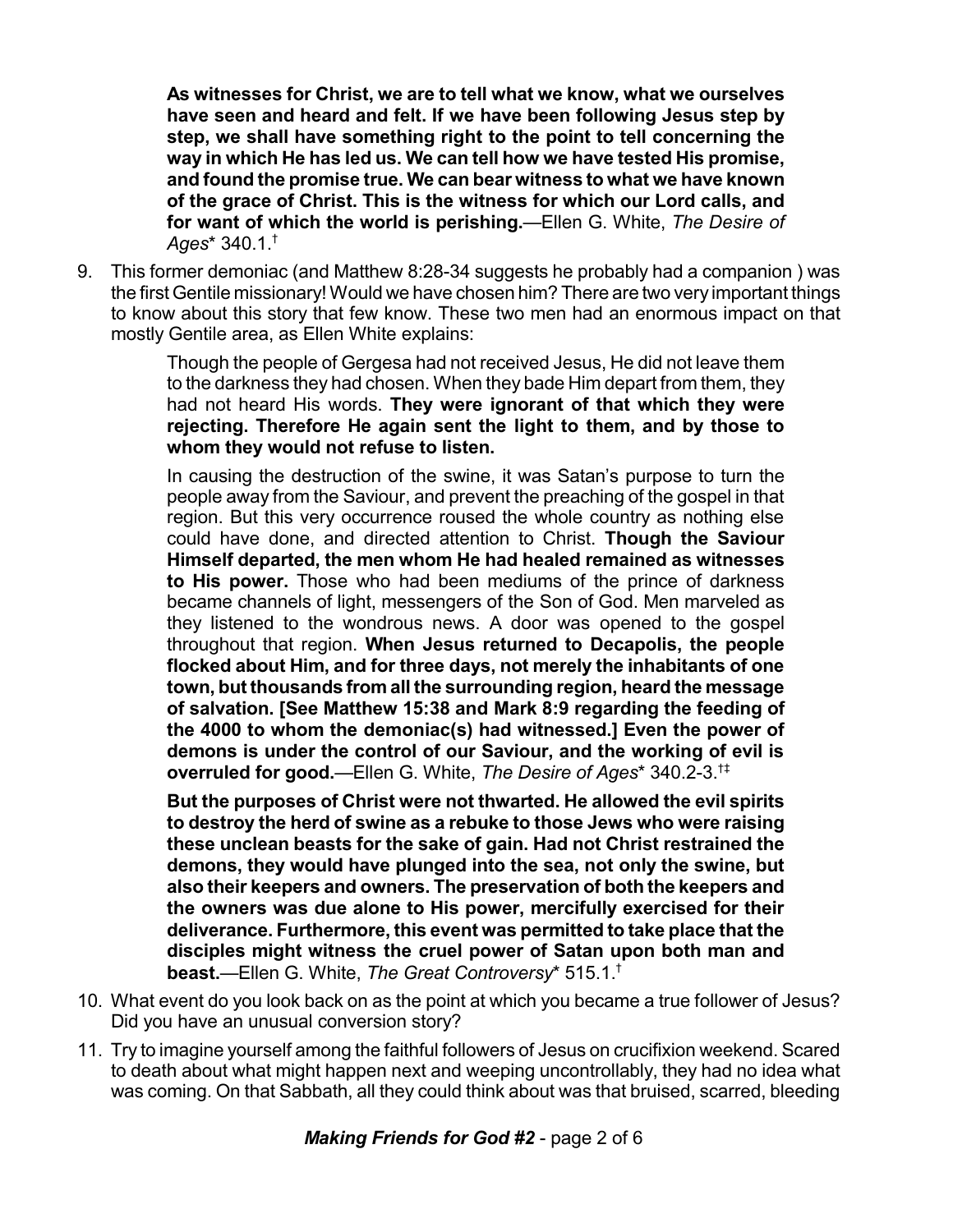body that had been hanging on the cross. Their hopes had been completely dashed.

- 12. But, despite all that, on Sunday morning, the women decided that they must go to the tomb and pay their proper respects to the dead body. Try to imagine yourself walking with them, knowing that there were Roman soldiers guarding the tomb, knowing that it was covered by a stone, and wondering how they would be able to approach the body.
- 13. Of course, as we know, none of that was a problem. There were no soldiers there. Instead, there was an angel ready to greet them, saying: "He is not here; for He is risen." (Matthew 28:6, *NKJV*\*) Try to imagine how you would have felt at that moment. Would you have just fainted? Would you have jumped up and down with gladness? There was no more crying!
	- Mark 16:1-11: <sup>1</sup> After the Sabbath was over, Mary Magdalene, Mary the mother of James, and Salome bought spices to go and anoint the body of Jesus. <sup>2</sup>Very early on Sunday morning, at sunrise, they went to the tomb.  $^{3-4}$ On the way they said to one another, "Who will roll away the stone for us from the entrance to the tomb?" (It was a very large stone.) Then they looked up and saw that the stone had already been rolled back. <sup>5</sup>So they entered the tomb, where they saw a young man sitting on the right, wearing a white robe—and they were alarmed.

<sup>6</sup> "Don't be alarmed," he said. "I know you are looking for Jesus of Nazareth, who was crucified. He is not here—he has been raised! Look, here is the place where they put him. <sup>7</sup>Now go and give this message to his disciples, including Peter: 'He is going to Galilee ahead of you; there you will see him, just as he told you.' "

<sup>8</sup> So they went out and ran from the tomb, distressed and terrified. They said nothing to anyone, because they were afraid.

<sup>9</sup> After Jesus rose from death early on Sunday, **he appeared first to Mary Magdalene**, from whom he had driven out seven demons. <sup>10</sup>She went and told his companions. They were mourning and crying; <sup>11</sup>and when they heard her say that Jesus was alive and that she had seen him, they did not believe her.—*Good News Bible*.\* †

- 14. Ellen White suggested that Mary, coming from a different direction, actually arrived at the tomb first, learned that it was empty, and raced to tell the disciples. Then, the other women arrived and were met by the angel. After hearing Mary's story, Peter and John raced back to the tomb to confirm what Mary had told them. Why do you think that the disciples did not believe Mary when she told them that Jesus was gone?
- 15. A few weeks or months later, the events recorded in Acts 4:1-20 occurred.
	- Acts 4:1-20: <sup>1</sup> Peter and John were still speaking to the people when some priests, the officer in charge of the temple guards, and some Sadducees arrived.  $^{2}$ They were annoyed because the two apostles were teaching the people that Jesus had risen from death, which proved that the dead will rise to life. <sup>3</sup>So they arrested them and put them in jail until the next day, since it was already late. <sup>4</sup>But many who heard the message believed; and the number of men grew to about 5,000.

 $5$  The next day the Jewish leaders, the elders, and the teachers of the Law gathered in Jerusalem. <sup>6</sup>They met with the High Priest Annas and with Caiaphas, John, Alexander, and the others who belonged to the High Priest's family. <sup>7</sup>They made the apostles stand before them and asked them, "How did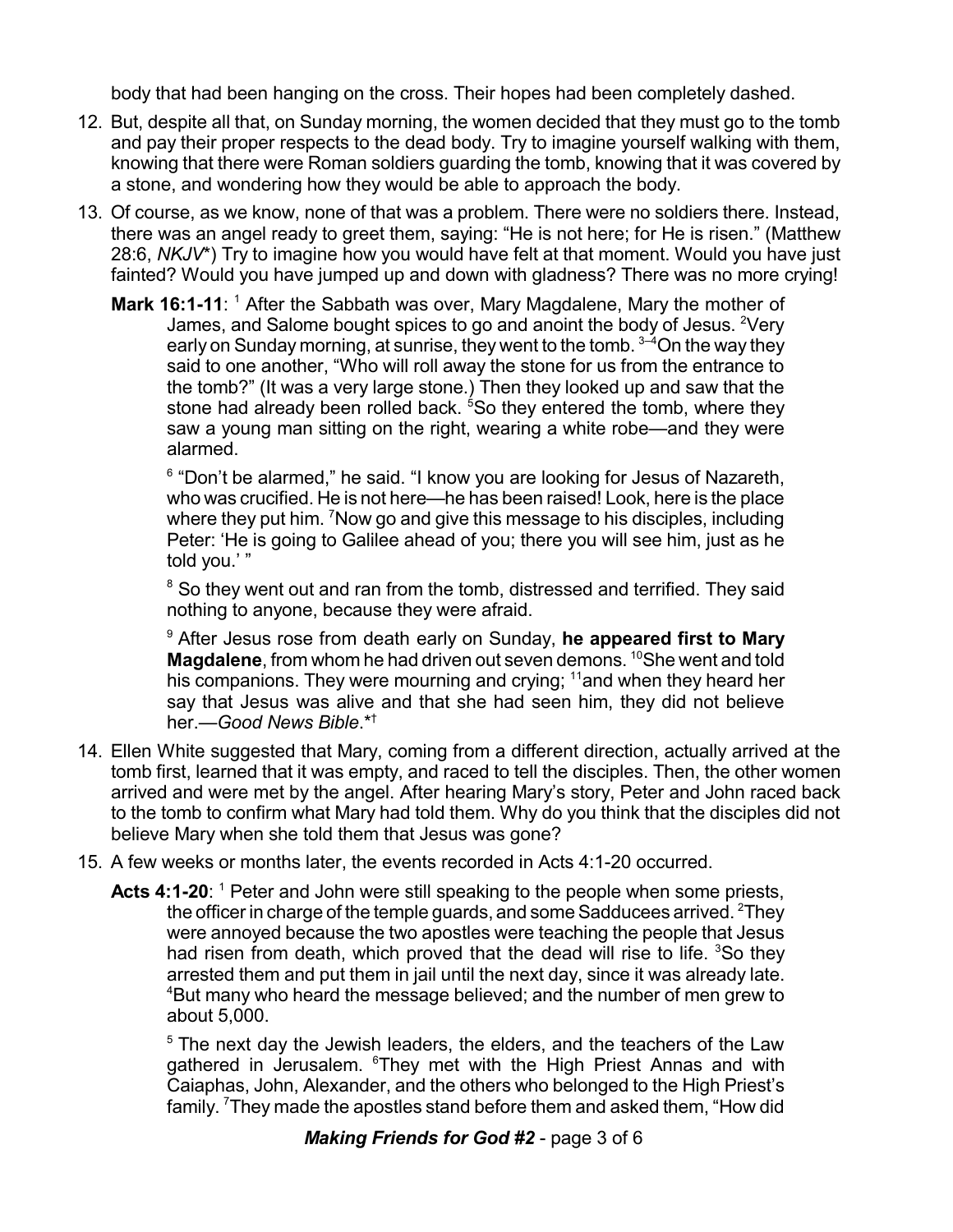you do this? What power have you got or whose name did you use?"

<sup>8</sup> Peter, full of the Holy Spirit, answered them, "Leaders of the people and elders: <sup>9</sup>if we are being questioned today about the good deed done to the lame man and how he was healed,  $^{10}$ then you should all know, and all the people of Israel should know, that **this man stands here before you completely well through the power of the name of Jesus Christ of Nazareth—whom you crucified and whom God raised from death.**

<sup>11</sup> Jesus is the one of whom the scripture says:

'The stone that you the builders despised

turned out to be the most important of all.'

 $12$ Salvation is to be found through him alone; in all the world there is no one else whom God has given who can save us."

**<sup>13</sup> The members of the Council were amazed to see how bold Peter and John were and to learn that they were ordinary men of no education. They realized then that they had been companions of Jesus.** <sup>14</sup>But there was nothing that they could say, because they saw the man who had been healed standing there with Peter and John. <sup>15</sup>So they told them to leave the Council room, and then they started discussing among themselves. <sup>16</sup> "What shall we do with these men?" they asked. "Everyone in Jerusalem knows that this extraordinary miracle has been performed by them, and we cannot deny it. <sup>17</sup>But to keep this matter from spreading any further among the people, let us warn these men never again to speak to anyone in the name of Jesus."

 $18$  So they called them back in and told them that on no condition were they to speak or to teach in the name of Jesus. <sup>19</sup>But Peter and John answered them, "You yourselves judge which is right in God's sight—to obey you or to obey God. **<sup>20</sup>For we cannot stop speaking of what we ourselves have seen and heard.**"—*Good News Bible*.\* †

- 16. The New Testament church was growing explosively. Three thousand people were baptized on the day of Pentecost. And soon there were 5000 more. Among them were Sadducees (Acts 6:7) and Pharisees. (Acts 15:5) Think of the incredible transformation of Peter. From shrinking at the questioning by a maid working in the courtyard of Caiaphas to standing boldly before the Sanhedrin and saying: "This man stands here before you completely well through the power of the name of Jesus Christ of Nazareth–whom you crucified and whom God raised from death." (Acts 4:10, *GNB*\*) What would you have said?
- 17. No wonder "the members of the Council were amazed to see how bold Peter and John were and to learn that they were ordinary man of no education. They realized then they had been companions of Jesus." (Acts 4:13 *GNB*\*) Would you be prepared to stand before Congress to give your testimony? Peter was testifying to something that the Sanhedrin, led by the Sadducees before him, absolutely claimed could not be true. How did he dare do that?
- 18. Think of the different experiences of the other disciples. And yet, out of that motley crew, Jesus welded together a group of 11 men who transformed the world.
- 19. So, how has the gospel impacted you?

No sooner does one come to Christ than there is born in his heart a desire to make known to others what a precious friend he has found in Jesus; **the saving and sanctifying truth cannot be shut up in his heart**.—Ellen G.

*Making Friends for God #2* - page 4 of 6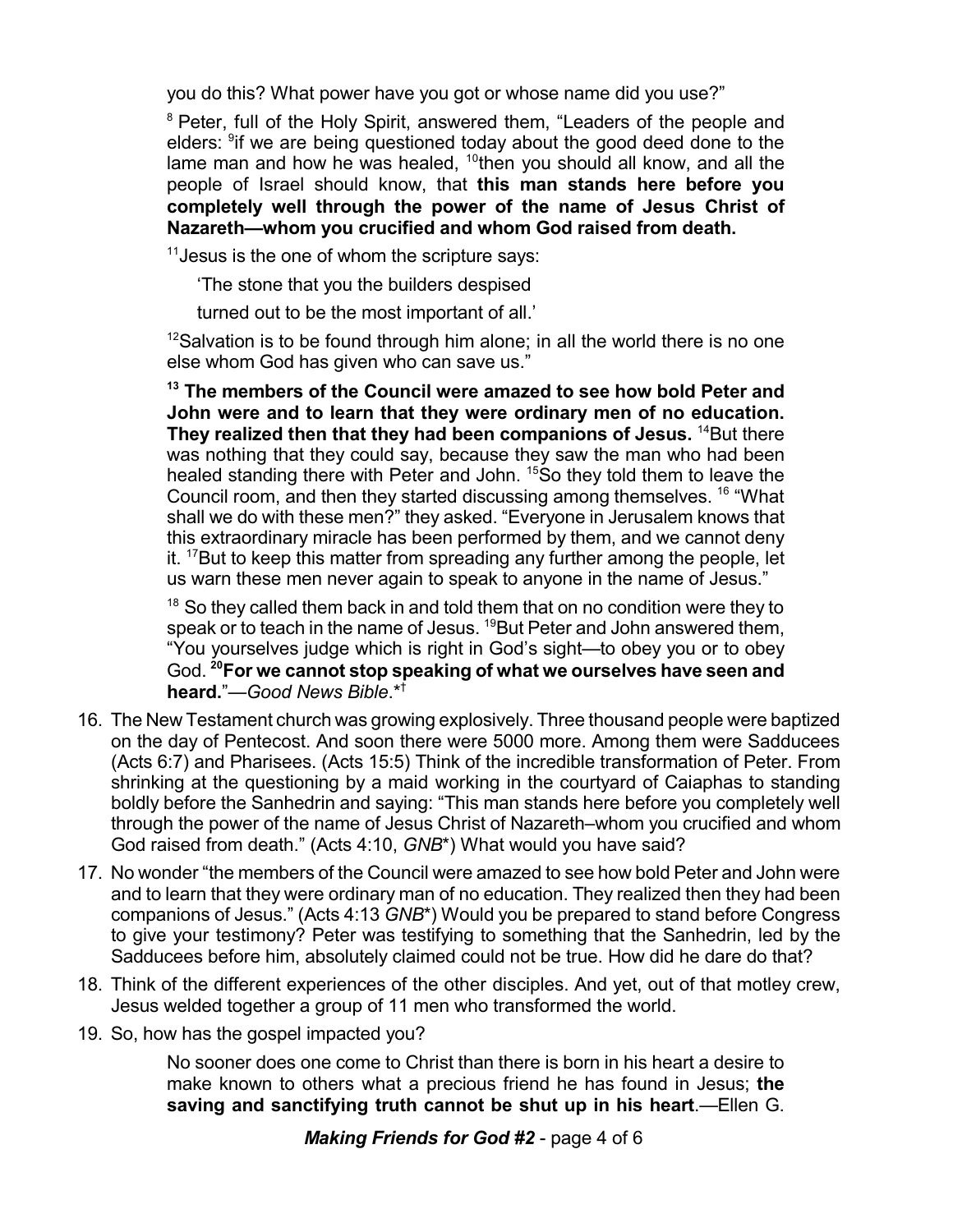White, *Steps to Christ*\* 78.2. † Compare *AG* 305.3; *DA* 141.3.

- 20. What would happen if every Seventh-day Adventist was ready to witness? We may not be able to perform miracles as Peter and John did; but, we can bear witness. Read the story of Paul being called before King Agrippa as recorded in Acts 26. Herod Agrippa II and his sister and likely sex partner, Berenice, listened to Paul describe his experiences before conversion, then on the Damascus road, and then after conversion. Paul understood clearly that witnessing is never about us; it is always about Him. In fact, the "good news" is not about us, even about how we are saved; it is always about the One who saves us.
- 21. How do you understand these two passages?
	- **1 John 1:1-3**: <sup>1</sup> We write to you about the Word of life, which has existed from the very beginning. We have heard it, and we have seen it with our eyes; yes, we have seen it, and our hands have touched it. <sup>2</sup>When this life became visible, we saw it; so we speak of it and tell you about the eternal life which was with the Father and was made known to us. **<sup>3</sup>What we have seen and heard** we announce to you also, so that you will join with us in the fellowship that we have with the Father and with his Son Jesus Christ.—*Good News Bible*.\* †
	- **Galatians 2:20**: So that it is no longer I who live, but it is Christ who lives in me. This life that I live now, I live by faith in the Son of God, who loved me and gave his life for me.—*Good News Bible*.\*
- 22. It is important to remember that conversion is not a single event. It is living day-by-day in relationship with Jesus Christ. In fact, we need to be converted every day.
- 23. Herod Agrippa II was the son of Herod Agrippa I whose death is described in Acts 12:20-23. Thus, he was a great-grandson of Herod the Great. He had two sisters; the one he was living with was Berenice. The older sister, Drusilla, ended up being the wife, or rather the concubine, of Felix. Herod Agrippa II finally retired to Rome where he died in A.D. 100. Both Herod Agrippa II and Berenice, although in lineage partly Jewish, were Roman sympathizers.

**Agrippa.** See on ch. 25:13. The young king stands in striking contrast to Paul. **This last scion of a decayed line of Jewish kings, the Maccabees, and of the house of Herod, Agrippa professed to be a Jew but was at heart a Roman.** His reign marked the end of a dynasty and of an era. From the first the Herodian dynasty had been captive to Rome, and had certainly made no brilliant record. Before him stands Paul, old now, but strong in his convictions, and confident despite the circumstances. Agrippa is cynical, indifferent to real values; Paul is ardent for truth, no matter what the cost to himself.—Article on Acts 26:1. In Nichol, F. D. (Ed.). (1980). *The Seventh-day Adventist Bible Commentary*,\* vol. 6, 436. Review and Herald Publishing Association. †

- 24. In his presentation, Paul did not accuse King Agrippa of any of Agrippa's sins although he could have! He just presented his personal story and what it had done to his life. Paul's bold testimony was the evidence of a life that had been powerfully changed by God Himself.
- 25. So, what is it that we should witness about? Hopefully, it is because we have a life that has meaning and excitement because of our rich relationship with Jesus Christ.

The Saviour knew that no argument, however logical, would melt hard hearts or break through the crust of worldliness and selfishness. He knew that His disciples must receive the heavenly endowment; that the gospel would be effective only as it was proclaimed by hearts made warm and lips made eloquent by a living knowledge of Him who is the way, the truth, and the

*Making Friends for God #2* - page 5 of 6